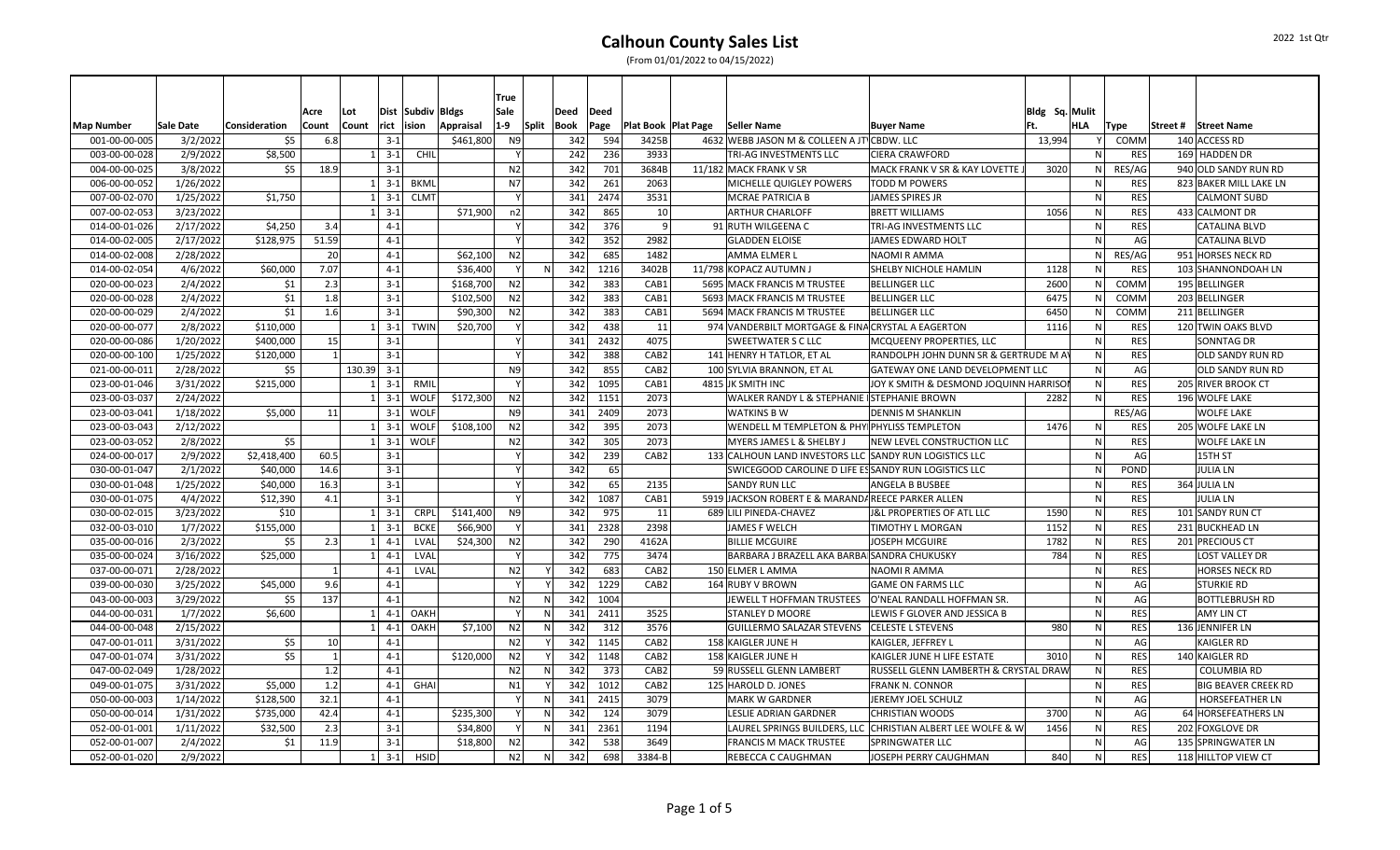|                   |           |               |       |                 |                           |                   |           | True           |              |      |      |                              |                                                                |                                                                    |                |              |            |          |                       |
|-------------------|-----------|---------------|-------|-----------------|---------------------------|-------------------|-----------|----------------|--------------|------|------|------------------------------|----------------------------------------------------------------|--------------------------------------------------------------------|----------------|--------------|------------|----------|-----------------------|
|                   |           |               | Acre  | Lot             |                           | Dist Subdiv Bldgs |           | Sale           |              | Deed | Deed |                              |                                                                |                                                                    | Bldg Sq. Mulit |              |            |          |                       |
| <b>Map Number</b> | Sale Date | Consideration | Count | Count           | rict                      | ision             | Appraisal | $1-9$          | Split        | Book | Page | <b>Plat Book   Plat Page</b> | Seller Name                                                    | <b>Buyer Name</b>                                                  | Ft.            | <b>HLA</b>   | Type       | Street # | <b>Street Name</b>    |
| 052-00-01-026     | 2/4/2022  | \$1           | 20.2  |                 | $3-1$                     | <b>HSID</b>       | \$1,300   | N9             | N            | 342  | 546  | 11                           | 565 JUDY B MACK                                                | <b>SPRINGWATER LLC</b>                                             |                | ΝI           | AG         |          | 154 HILLTOP VIEW CT   |
| 052-00-01-028     | 2/4/2022  | \$1           |       |                 | $3 - 1$                   | <b>HSID</b>       | \$1,000   | N9             | N            | 342  | 546  | 3384B                        | <b>JUDY B MACK</b>                                             | <b>SPRINGWATER LLC</b>                                             |                | $\mathsf{N}$ | <b>RES</b> |          | 136 HILLSIDE DR       |
| 052-00-01-030     | 2/4/2022  | \$1           |       |                 | $1 \ 3 - 1$               | <b>HSID</b>       |           | N <sub>9</sub> | N            | 342  | 546  | 3384B                        | <b>JUDY B MACK</b>                                             | <b>SPRINGWATER LLC</b>                                             |                | $\mathsf{N}$ | <b>RES</b> |          | 136 HILLSIDE DR       |
| 052-00-01-031     | 2/4/2022  | \$1           |       |                 | $3-1$<br>1 <sup>1</sup>   | <b>HSID</b>       |           | N9             | N            | 342  | 538  | 3384B                        | <b>FRANCIS M MACK TRUSTEE</b>                                  | <b>SPRINGWATER LLC</b>                                             |                | <sub>N</sub> | <b>RES</b> |          | <b>HILLSIDE DR</b>    |
| 052-00-01-039     | 2/4/2022  | \$1           | 2.7   |                 | $3 - 1$                   |                   | \$108,600 | N <sub>9</sub> | N            | 341  | 538  | 3649                         | <b>FRANCIS M MACK TRUSTEE</b>                                  | <b>SPRINGWATER LLC</b>                                             | 1560           | N.           | <b>RES</b> |          | 124 SPRINGWATER LN    |
| 052-00-01-042     | 2/4/2022  | \$1           |       |                 | $1 \overline{3} - 1$      | <b>HSID</b>       |           | N <sub>9</sub> | N            | 342  | 538  | 3384B                        | <b>FRANCIS M MACK TRUSTEE</b>                                  | <b>SPRINGWATER LLC</b>                                             |                | <sub>N</sub> | <b>RES</b> |          | <b>HILLSIDE DR</b>    |
| 052-00-01-043     | 2/4/2022  | \$1           |       | 5 <sup>1</sup>  | $3 - 1$                   |                   |           | N9             | N            | 342  | 538  | 3649                         | <b>FRANCIS M MACK TRUSTEE</b>                                  | <b>SPRINGWATER LLC</b>                                             |                | $\mathsf{N}$ | AG         |          | <b>MONARCH RD</b>     |
| 052-00-05-006     | 2/23/2022 | \$295,000     |       | $1\vert$        | $3 - 1$                   |                   |           |                | N            | 342  | 554  | CAB <sub>2</sub>             | 25 MIGHTY RIVER DEVELOPMENT LIJOHNATHAN & KELSEY HAZLE         |                                                                    |                | $\mathsf{N}$ | <b>RES</b> |          | <b>COLUMBIA RD</b>    |
| 053-00-01-018     | 3/4/2022  | \$5           | 20    |                 | $3 - 1$                   |                   | \$98,200  | N2             |              | 342  | 771  | CAB <sub>2</sub>             | 147 ROCKWELL A BAKER                                           | <b>CYRIL D ALLEN III</b>                                           | 1860           | <sub>N</sub> | AG/RES     |          | 312 OLD SWAMP RD      |
| 053-00-01-086     | 3/18/2022 | \$5           |       | $\overline{2}$  | $3 - 1$                   |                   | \$5,700   | N2             |              | 342  | 794  |                              |                                                                | DEBORAH ANN CORBETT CHAVIS FRANCIS CRAIG CORBETT & TIFFANY MARIE T |                | N            | <b>RES</b> |          | 130 TIDWELL LN        |
| 053-00-01-109     | 3/4/2022  | \$5           | 59.6  |                 | $3 - 1$                   |                   |           | N <sub>9</sub> |              | 342  | 767  | CAB <sub>2</sub>             | 147 CYRIL D ALLEN III                                          | <b>ROCKWELL A BAKER</b>                                            |                | N            | AG         |          | <b>OLD SWAMP RD</b>   |
| 053-00-02-002     | 3/31/2022 | \$102,500     | 4.6   |                 | $3 - 1$                   |                   | \$238,800 | N2             | N            | 342  | 1252 | CAB1                         | 5115 GARY FRANKLIN GEIGER & CHRIS GARY FRANKLIN GEIGER         |                                                                    |                | N.           | <b>RES</b> |          | 1920 OLD STATE RD     |
| 053-00-02-018     | 1/25/2022 | \$94,000      |       |                 | $1 \ 3 - 1$               | <b>CFOR</b>       | \$34,500  | Y              | N            | 342  | 334  | 11/499                       | 3292 WILMINGTON SAVINGS FUND SCIOSE NAHUT CERVANTES & IRENE I  |                                                                    | 1539           | N            | <b>RES</b> |          | $167$ IRIS LN         |
| 052-00-02-010     | 4/9/2022  | \$80,000      |       | $\mathbf{1}$    | $3 - 1$                   |                   | \$132,800 | N9             | N            | 342  | 1249 | 11                           | 94 GRAY JAMES S & JEAN M DBA THRICKY B & TARA C. THIGPEN JTWRC |                                                                    | 4472           | N.           | <b>RES</b> |          | 2538 OLD STATE RD     |
| 059-00-01-025     | 2/17/2022 | \$1           | 20    |                 | $3-1$                     |                   | \$118,800 | N2             | N            | 342  | 568  |                              | DALE MECHLING & DORIS JEAN   ROGER B. MECHLING                 |                                                                    | 2235           | ΝI           | RES/AG     |          | 255 REBECCA CIR       |
| 060-00-00-049     | 2/2/2022  | \$12,500      |       | 2               | $3 - 1$                   |                   | \$93,900  | N9             | N.           | 342  | 117  |                              | <b>CLARK MELANIE</b>                                           | BN2019 LLC                                                         | 1920           | N            | <b>RES</b> |          | 150 HUGHES TR         |
| 060-00-00-081     | 3/21/2022 | \$500,000     | 26.9  |                 | $3-1$                     |                   | \$93,700  | $\mathsf{v}$   | N            | 342  | 867  | 3875                         | O'NEAL R. HOFFMAN JR.                                          | <b>CHRISTOPHER MCGEE</b>                                           | 1110           | N            | RES/AG     |          | 2650 OLD STATE RD     |
| 062-00-00-030     | 3/28/2022 |               | 57.4  |                 | $4 - 1$                   |                   | \$166,500 | N2             | N            | 342  | 942  | 2177                         | <b>G.W.DUKES III</b>                                           | <b>IRENE D. DUKES</b>                                              | 2239           | ΝI           | RES/AG     |          | 199 LAUREL SPRINGS LN |
| 063-00-00-005     | 2/4/2022  | \$260,000     | 1.5   |                 | $4 - 1$                   |                   | \$91,700  |                |              | 342  | 215  | CAB1                         | 5778 ROBERT L. & PENNY S. GARRETT JOHNATHAN & MELODY CLARK     |                                                                    | 1729           | $\mathsf{N}$ | <b>RES</b> |          | 332 CRIDER POND RD    |
| 063-00-00-050     | 3/3/2022  | \$45,000      | 0.7   |                 | $4 - 1$                   |                   |           | N1             |              | 342  | 530  | CAB3                         | 116 RICHARD T POUND                                            | JEFFREY DAVID RISH                                                 |                | $\mathsf{N}$ | <b>RES</b> |          | <b>CRIDER POND RD</b> |
| 065-00-00-013     | 3/23/2022 | \$5           | 36    |                 | $4 - 1$                   |                   |           | N2             |              | 342  | 1075 |                              | <b>HODGES GEORGE F JR</b>                                      | <b>BRUCE A. HODGES &amp; GEORGE K. HODGES</b>                      |                | -N.          | AG         |          | <b>SUNNY PLAIN RD</b> |
| 065-00-00-084     | 4/4/2022  | \$5           | 37.6  |                 | $4 - 1$                   |                   |           | N2             |              | 342  | 1075 |                              | <b>HODGES GEORGE F JR</b>                                      | <b>BRUCE A. HODGES &amp; GEORGE K. HODGES</b>                      |                | $\mathsf{N}$ | AG         |          | <b>OLD SISTERS RD</b> |
| 066-00-01-031     | 2/7/2022  | \$1,750       |       | 1               | $4 - 1$                   |                   |           | N <sub>9</sub> | $\mathsf{N}$ | 342  | 209  |                              | WOODARD WARDELL III                                            | <b>SODA CITY HOLDINGS LLC</b>                                      |                | N.           | <b>RES</b> |          | <b>BULL SWAMP RD</b>  |
| 066-00-01-032     | 3/16/2022 | \$5           |       | $1\overline{ }$ | $4-1$                     |                   |           | N2             | N            | 342  | 741  |                              | JIMMY PATTERSON ET AL                                          | SHAWN MARSHALL LANGLEY                                             |                | <sub>N</sub> | <b>RES</b> |          | <b>BULL SWAMP RD</b>  |
| 066-00-03-009     | 3/30/2022 | \$24,000      | 23    |                 | $4 - 1$                   |                   |           | N2             | N            | 342  | 1116 | 23                           | <b>ALPHAIR MURPH</b>                                           | <b>ARNOLD MURPH &amp; DARRELL MURPH JTWROS</b>                     |                | $\mathsf{N}$ | AG         |          | <b>COLUMBIA RD</b>    |
| 067-00-00-108     | 3/16/2022 | \$10          | 2.6   |                 | $4 - 1$                   |                   |           | N <sub>9</sub> |              | 342  | 939  | CAB <sub>2</sub>             | 45 STEPHANIE JACKSON                                           | <b>TATE'ANNA N THOMPSON</b>                                        |                | N            | <b>RES</b> |          | 6745 COLUMBIA RD      |
| 069-00-01-049     | 3/24/2022 |               | 66.2  |                 | $4 - 1$                   |                   | \$98,000  | N2             | N            | 342  | 932  | 2088                         | 9/398 RANDOLPH TAGER JR.                                       | BRANDON ANDREW THOMAS                                              | 1832           | ΝI           | RES/AG     |          | 1691 KENNERLY RD      |
| 069-00-01-085     | 2/14/2022 |               |       |                 | $4 - 1$<br>$\mathbf{1}$   | <b>MYER</b>       |           | N2             | N            | 342  | 317  | 434B                         | DOTTIE ANN BREWER WHATLEY RODNEY BREWER                        |                                                                    |                | N            | <b>RES</b> |          | <b>MYERS LN</b>       |
| 069-00-01-085     | 2/14/2022 | \$1           |       |                 | $4 - 1$                   | <b>MYER</b>       |           | N2             | N            | 342  | 317  | 434B                         | <b>RODNEY BREWER</b>                                           | <b>RODNEY BREWER&amp; LISA A JTWROS</b>                            |                | N            | <b>RES</b> |          | <b>MYERS LN</b>       |
| 069-00-01-095     | 3/2/2022  | \$5           |       | $1\vert$        | $4 - 1$                   |                   |           | N2             |              | 342  | 509  |                              | <b>NATTIE MAE LEWIS</b>                                        | SYLVIA GREEN & WILLIE JOHNSON                                      |                | -N.          | <b>RES</b> |          | <b>MEYERS LN</b>      |
| 069-00-02-066     | 2/9/2022  |               |       |                 | 1<br>$4 - 1$              | <b>WAYC</b>       | \$22,500  | N2             | N            | 342  | 234  | 2271                         | <b>VELMA HERRINGTON</b>                                        | <b>LISA M TRAVER</b>                                               | 1248           | -N.          | <b>RES</b> |          | 114 HAWTHORNE TR      |
| 069-00-02-067     | 1/31/2022 | \$170,000     |       |                 | 1<br>$4-1$                | <b>WAYC</b>       |           | Y              | $\mathsf{N}$ | 342  | 186  | 2699                         | <b>CMH HOMES INC</b>                                           | JONTREL L BROOKS & BIANCA L JTWROS                                 |                | N.           | <b>RES</b> |          | 166 SPIDERLILY LN     |
| 069-00-03-029     | 3/17/2022 | \$13,000      |       |                 | 1<br>4-1                  | GOLD              |           | Y              | N            | 342  | 971  | CAB <sub>2</sub>             | 130 JULIA BISHOP                                               | JACQUELINE RENEE GOODEN                                            |                | <sub>N</sub> | <b>RES</b> |          | 60 ROBINSON LN        |
| 070-00-02-101     | 2/8/2022  | \$1,500       |       |                 | $4-1$<br>1 <sup>1</sup>   | PERR              |           | N <sub>9</sub> | N            | 342  | 213  |                              | 3647A JEFFERSON JEANNIE C                                      | JAMES E HAGGWOD & CHERYL BROWN-HAGG                                |                | -N.          | <b>RES</b> |          | 70 BENTWOOD TR        |
| 070-00-03-039     | 3/15/2022 | \$33,970      | 4.3   |                 | $4 - 1$                   |                   |           |                | N            | 342  | 987  | 2908                         | KATHERINE W. KEENAN                                            | WARREN C. DENT & AMY M                                             |                | $\mathsf{N}$ | <b>RES</b> |          | <b>BURKE RD</b>       |
| 070-00-03-040     | 3/18/2022 | \$33,600      | 4.8   |                 | $4 - 1$                   |                   |           | Y              | N            | 342  | 984  | 2709                         | <b>COURTHAN MARY JOYCE W</b>                                   | WARREN C. DENT & AMY M.                                            |                | $\mathsf{N}$ | <b>RES</b> |          | <b>BURKE RD</b>       |
| 073-00-01-020     | 2/28/2022 | \$50,248      | 22.8  |                 | $4 - 1$                   |                   |           |                |              | 342  | 449  | 3204                         | <b>PEGGY HOBBS</b>                                             | JIMMIE & ANTONIA BOYD JTWTROS                                      |                | N            | AG         |          | <b>COLUMBIA RD</b>    |
| 073-00-01-021     | 1/10/2022 |               |       |                 | $\mathbf{1}$<br>$4 - 1$   | <b>RILY</b>       |           | N2             | N            | 342  | 128  | 2418                         | <b>GLENN ROBINSON JR</b>                                       | NORMA O. ROBINSON                                                  |                | $\mathsf{N}$ | <b>RES</b> |          | <b>GREENWING LN</b>   |
| 073-00-01-021     | 1/10/2022 | \$5           |       |                 | $1\vert$<br>$4-1$         | <b>RILY</b>       |           | N2             | N            | 342  | 130  | 2418                         | YVONNE A. REID                                                 | NORMA O. ROBINSON                                                  |                | -N.          | <b>RES</b> |          | <b>GREENWING LN</b>   |
| 073-00-01-023     | 1/10/2022 |               |       |                 | $4-1$<br>$1\vert$         | <b>RILY</b>       |           | N2             | N            | 342  | 128  | 2418                         | <b>GLENN ROBINSON JR</b>                                       | <b>NORMA O. ROBINSON</b>                                           |                | $\mathsf{N}$ | <b>RES</b> |          | <b>GREENWING LN</b>   |
| 073-00-01-023     | 1/10/2022 | \$5           |       |                 | 1<br>$4 - 1$              | <b>RILY</b>       |           | N2             | $\mathsf{N}$ | 342  | 130  | 2418                         | YVONNE A. REID                                                 | NORMA O. ROBINSON                                                  |                | N.           | <b>RES</b> |          | <b>GREENWING LN</b>   |
| 073-00-01-024     | 1/10/2022 |               |       |                 | $4-1$<br>$1\vert$         | <b>RILY</b>       |           | N2             |              | 342  | 128  | 2418                         | <b>GLENN ROBINSON JR</b>                                       | NORMA O. ROBINSON                                                  |                | <sub>N</sub> | <b>RES</b> |          | <b>WATERVIEW RD</b>   |
| 073-00-01-024     | 1/10/2022 | \$5           |       |                 | $1\vert$<br>$4-1$         | <b>RILY</b>       |           | N2             | N            | 342  | 130  | 2418                         | YVONNE A. REID                                                 | NORMA O. ROBINSON                                                  |                | $\mathsf{N}$ | <b>RES</b> |          | <b>WATERVIEW RD</b>   |
| 073-00-01-035     | 3/9/2022  | \$12,500      |       |                 | $4 - 1$<br>2 <sup>1</sup> | <b>RILY</b>       |           |                |              | 342  | 737  | 218                          | JULIUS RALPH CRAVEN AKA RALITIMOTHY CARL STANFIELD             |                                                                    |                | N            | <b>RES</b> |          | 30 WATERVIEW RD       |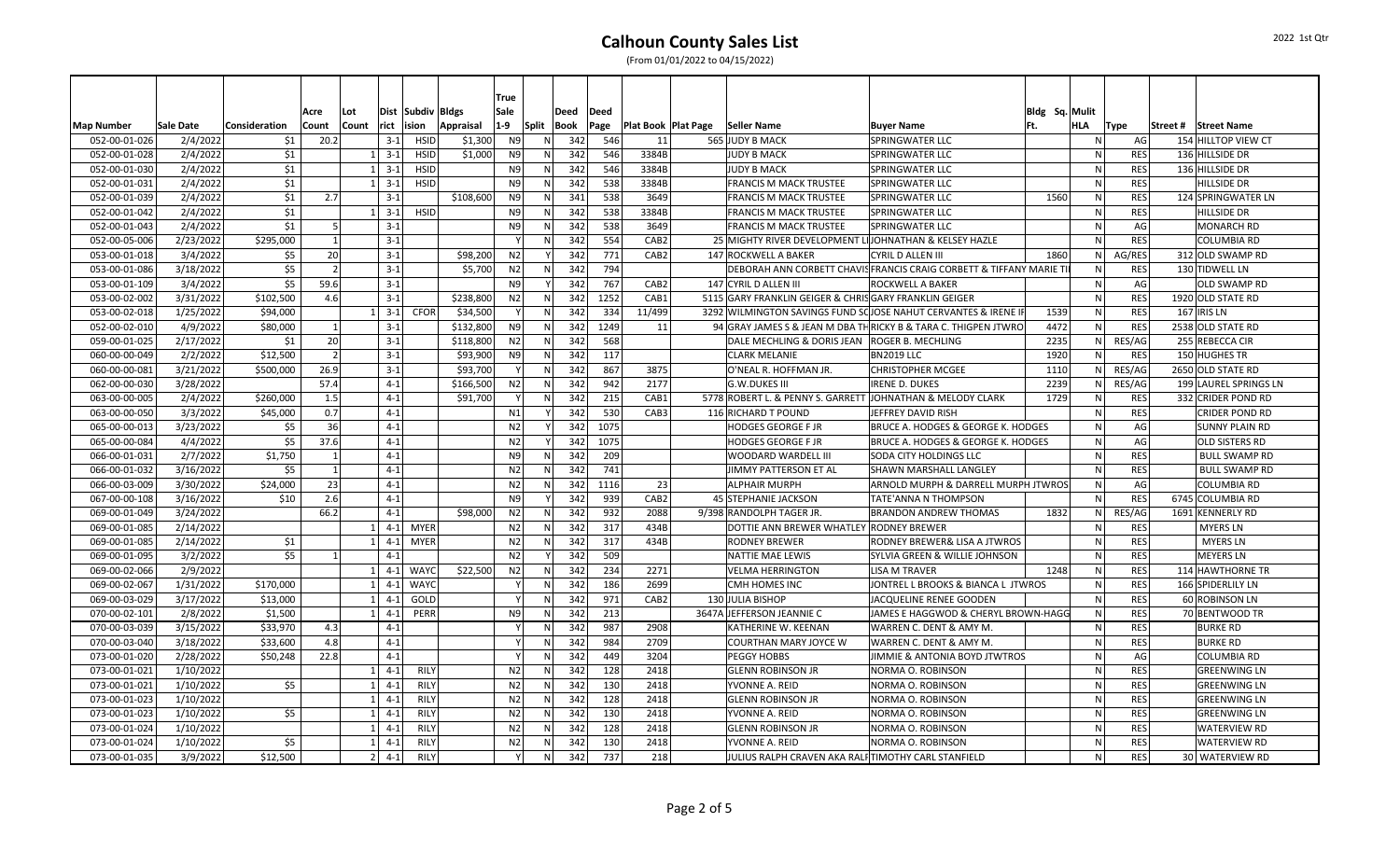2022 1st Qtr

(From 01/01/2022 to 04/15/2022)

|                                    |                        |               |                |             |                 |                      |           | <b>True</b>             |                 |      |             |                                      |                                                                |                                                                  |                |              |                    |          |                                       |
|------------------------------------|------------------------|---------------|----------------|-------------|-----------------|----------------------|-----------|-------------------------|-----------------|------|-------------|--------------------------------------|----------------------------------------------------------------|------------------------------------------------------------------|----------------|--------------|--------------------|----------|---------------------------------------|
|                                    |                        |               | Acre           | Lot         |                 | Dist Subdiv Bldgs    |           | Sale                    |                 | Deed | Deed        |                                      |                                                                |                                                                  | Bldg Sq. Mulit |              |                    |          |                                       |
| <b>Map Number</b><br>073-00-03-018 | Sale Date<br>2/14/2022 | Consideration | Count          | Count<br>-1 | rict<br>$4 - 1$ | ision<br><b>DRAC</b> | Appraisal | $1-9$<br>N <sub>2</sub> | Split Book<br>N | 342  | Page<br>309 | <b>Plat Book   Plat Page</b><br>2883 | <b>Seller Name</b><br>DOTTIE ANN BREWER WHATLEY RODNEY BREWER  | <b>Buyer Name</b>                                                | Ft.            | HLA<br>N.    | Type<br><b>RES</b> | Street # | <b>Street Name</b><br><b>VINCA CT</b> |
| 073-00-03-018                      | 2/14/2022              | \$1           |                |             | $4 - 1$         | <b>DRAC</b>          |           | N <sub>2</sub>          | ${\sf N}$       | 342  | 317         | 2883                                 | <b>RODNEY BREWER</b>                                           | RODNEY BREWER & LISA A. BREWER JTWROS                            |                | N            | <b>RES</b>         |          | <b>VINCA CT</b>                       |
| 073-00-03-020                      | 2/14/2022              |               |                | -1          | $4 - 1$         | <b>DRAC</b>          |           | N <sub>2</sub>          | N               | 342  | 309         | 2883                                 | DOTTIE ANN BREWER WHATLEY RODNEY BREWER                        |                                                                  |                | <sub>N</sub> | <b>RES</b>         |          | 25 VINCA CT                           |
| 073-00-03-020                      | 2/14/2022              | \$1           |                |             | $4-1$           | <b>DRAC</b>          |           | N <sub>2</sub>          | N               | 342  | 322         | 2883                                 | <b>RODNEY BREWER</b>                                           | RODNEY BREWER & LISA A. BREWER JTWROS                            |                | $\mathsf{N}$ | <b>RES</b>         |          | 25 VINCA CT                           |
| 073-00-03-033                      | 1/18/2022              | \$3,500       |                | $\mathbf 1$ | $4-1$           | <b>DRAC</b>          |           | N <sub>9</sub>          | N               | 341  | 3407        | 2374                                 | <b>OWENS LINETTE KENNEDY</b>                                   | <b>BROOKLAND ENTERPRISES LLC</b>                                 |                | $\mathsf{N}$ | <b>RES</b>         |          | <b>DEER TRAIL ACRES</b>               |
| 073-00-03-043                      | 2/4/2022               | \$10,500      |                |             | $4 - 1$         | <b>DRAC</b>          |           |                         |                 | 342  | 202         | 2374                                 | WANDA O. COPELAND                                              | <b>LINETTE OWENS</b>                                             |                | $\mathsf{N}$ | <b>RES</b>         |          | 22 ROSA DR                            |
| 074-00-01-044                      | 2/15/2022              | \$5           |                |             | $4 - 1$         |                      |           | N <sub>2</sub>          | N               | 342  | 314         | 989                                  | <b>BRANDY T. HALL</b>                                          | WILLIAM S. HALL JR                                               |                | N            | <b>RES</b>         |          | CARTWRIGHT RD                         |
| 074-00-02-032                      | 3/1/2022               | \$5           | 1.4            |             |                 | $4-1$ PNWD           |           | N9                      | N               | 342  | 900         | 3229                                 | SOUTH CAROLINA PROPERTIES, I CALHOUN COUNTY                    |                                                                  |                | N            | EX                 |          | <b>SPEEDWAY CT</b>                    |
| 074-00-03-045                      | 3/15/2022              | \$5           | $\overline{2}$ |             | $4 - 1$         |                      |           | N <sub>2</sub>          | ${\sf N}$       | 342  | 781         | 926                                  | WESLEY ROBINSON I AND RUDIN ANITA LOUISE ROBINSON              |                                                                  |                | $\mathsf{N}$ | <b>RES</b>         |          | JESSAMINE RD                          |
| 074-00-03-052                      |                        | \$12,500      |                |             |                 | 4-1 SWOO             |           |                         | ${\sf N}$       | 342  | 778         | 3838                                 | <b>CHARLEE INC</b>                                             | LOTOYA R. COLLIER                                                |                | $\mathsf{N}$ | <b>RES</b>         |          |                                       |
| 074-00-03-082                      | 3/15/2022              |               |                |             |                 | 4-1 SWOO             |           |                         | N               | 342  |             | 3837                                 | 3838 CHARLEE INC                                               |                                                                  |                | $\mathsf{N}$ | <b>RES</b>         |          | SANDYWOOD                             |
|                                    | 2/25/2022              | \$10,500      |                |             |                 |                      |           |                         |                 |      | 551         |                                      |                                                                | ELIZIANO MARTINS DA CUNHA                                        |                |              |                    |          | <b>SANDYWOOD</b>                      |
| 074-00-03-084                      | 3/30/2022              | \$180,500     |                |             |                 | $4-1$ SWOO           |           |                         | N               | 342  | 1034        | 3837                                 |                                                                | MANUFACTURED HOUSING OUT DARRIN TERRELL JOHNSON & STARKISHA SHAI |                | $\mathsf{N}$ | <b>RES</b>         |          | SANDYWOOD                             |
| 075-00-00-017                      | 3/3/2022               |               | 16.5           |             | $4-1$           |                      |           | N <sub>2</sub>          | N               | 342  | 572         |                                      | <b>FRANK MURPH HEIRS OF</b>                                    | FRANK MURPH JR, ETAL                                             |                | $\mathsf{N}$ | AG                 |          | <b>CAW CAW HWY</b>                    |
| 075-00-00-027                      | 3/3/2022               |               | 40             |             | $4-1$           |                      |           | N <sub>2</sub>          | N               | 342  | 572         |                                      | <b>FRANK MURPH HEIRS OF</b>                                    | FRANK MURPH JR, ETAL                                             |                | $\mathsf{N}$ | AG                 |          | <b>RED BUD LN</b>                     |
| 076-00-00-065                      | 3/31/2022              | \$276,189     | 78.9           |             | $4 - 1$         |                      |           | N <sub>1</sub>          |                 | 342  | 1081        | CAB2/86                              | CAB2/160 RAST EDWARD M JR                                      | <b>M.DENNIS BROWN</b>                                            |                | N            | AGI                |          | <b>INKBERRY RD</b>                    |
| 077-00-02-012                      | 3/16/2022              | \$5           | 9.6            |             | $4 - 1$         |                      | \$22,300  | N <sub>2</sub>          | N               | 342  | 763         | 189                                  | <b>OLLIE W SMITH JR</b>                                        | OLLIE W SMITH JR & WANDA W. JT                                   | 1782           | N            | <b>RES</b>         |          | 166 WHIPPOORWILL WY                   |
| 077-00-03-017                      | 1/7/2022               |               | 0.7            |             | $4 - 1$         |                      | \$64,100  | N <sub>2</sub>          | ${\sf N}$       | 341  | 2317        | 1575                                 | <b>WISE BILLY RAY &amp; DIANNE</b>                             | <b>WISE BILLY RAY</b>                                            | 1512           | $\mathsf{N}$ | <b>RES</b>         |          | 52 TEA OLIVE CT                       |
| 077-00-04-083                      | 3/7/2022               | \$5           |                |             | $4 - 1$         | SUNY                 |           | N <sub>2</sub>          | N               | 342  | 591         |                                      | BRUNSON ROGER JR & STEPHAN KATRINA ELMORE BRUNSON              |                                                                  |                | $\mathsf{N}$ | <b>RES</b>         |          | 113 DAYLILLY LN                       |
| 078-00-01-035                      | 3/16/2022              | \$5           | 9              |             | $4-1$           |                      |           | N <sub>2</sub>          | Y               | 342  | 797         |                                      | <b>CULCLASURE OTIS SHULER</b>                                  | OTIS S. CULCLASURE LIFE ESTATE                                   |                | N            | AG/RES             |          | <b>HAMMOND CROSS RD</b>               |
| 078-00-02-003                      | 3/23/2022              | \$5           | 35             |             | $4 - 1$         |                      |           | N <sub>2</sub>          | N               | 342  | 1075        | $\overline{7}$                       | 49 GEORGE F HODGES                                             | BRUCE A. HODGES & GEORGE K. HODGES                               |                | <sub>N</sub> | AG                 |          | <b>OLD STATE RD</b>                   |
| 078-00-02-006                      | 3/23/2022              | \$5           | 55.3           |             | $4-1$           |                      |           | N <sub>2</sub>          | N               | 342  | 1075        | $\overline{2}$                       | 42 GEORGE F HODGES                                             | BRUCE A. HODGES & GEORGE K. HODGES                               |                | <sub>N</sub> | AG                 |          | <b>SUNNY VIEW RD</b>                  |
| 078-00-02-014                      | 3/23/2022              | \$5           | 22.4           |             | $4 - 1$         |                      |           | N <sub>2</sub>          | N               | 342  | 1075        | 28                                   | <b>GOERGE F HODGES</b>                                         | BRUCE A. HODGES & GEORGE K. HODGES                               |                | N            | SG/RES             |          | <b>SUNNY VIEW RD</b>                  |
| 079-00-01-030                      | 1/14/2022              | \$40,000      | 1.1            |             | $4 - 1$         |                      |           |                         | N               | 341  | 2404        | 11                                   | 386 BANKS MARTIN R                                             | <b>CLINT TRACY</b>                                               | 1736           | <sub>N</sub> | <b>RES</b>         |          | 21 BUNNY LN                           |
| 079-00-01-032                      | 2/18/2022              | \$5           | 94             |             | $4 - 1$         |                      | \$56,100  | N <sub>2</sub>          | ${\sf N}$       | 342  | 519         |                                      | <b>ROSA C CRIDER</b>                                           | WILLIW FURMAN CRIDER AND ZAC                                     | 2303           |              | RES/AG             |          | 22 FAMILY RUN LN                      |
| 079-00-02-002                      | 1/5/2022               | \$12,000      |                |             | $4 - 1$         | <b>TOWR</b>          | \$29,200  |                         | N               | 341  | 2314        | 3450B                                | JAMES L SPIRES JR                                              | DAKOTA & KAYLA FORD                                              | 1544           | N            | RES                |          | 146 WINDMILL LN                       |
| 079-00-03-035                      | 1/24/2022              | \$5           | 19             |             | $4-1$           |                      |           | N <sub>2</sub>          | $\mathsf{N}$    | 342  | 183         | $\overline{2}$                       | 147 MOHAMMED WILLODEAN H (HE DANIEL MURPH ETAL                 |                                                                  |                | <sub>N</sub> | AG                 |          | 187 SILVERBERRY LN                    |
| 079-00-03-068                      | 2/8/2022               | \$1,500       | 0.5            |             | $4 - 1$         |                      |           | N <sub>9</sub>          | ${\sf N}$       | 342  | 205         | 11                                   | 428 WILLIAMS BENNIE                                            | DESIE CHARLEY & JABARI CHARLEY                                   |                | $\mathsf{N}$ | <b>RES</b>         |          | HOLLYBERRY                            |
| 080-00-01-041                      | 2/11/2022              |               | 21.1           |             | $4-1$           |                      |           | N <sub>2</sub>          | Y               | 342  | 639         | CAB <sub>2</sub>                     | 149 ADDIE MAE MILLENDER                                        | MICHAEL AUBREY MILLENDER, ETAL                                   |                | <sub>N</sub> | AG                 |          | <b>OLD STATE RD</b>                   |
| 080-00-01-042                      | 2/1/2022               |               | 6.6            |             | $4 - 1$         |                      |           | N <sub>2</sub>          |                 | 342  | 644         | CAB <sub>2</sub>                     | 149 ADDIE MAE MILLENDER                                        | ALVIN DELBERT MILLENDER                                          |                | $\mathsf{N}$ | AG                 |          | <b>GREAT CIRCLE DR</b>                |
| 087-00-00-018                      | 1/31/2022              | \$5           | $\mathbf{1}$   |             | $4 - 1$         |                      |           | N <sub>2</sub>          | N               | 342  | 108         | 2284                                 | 2096 MICHAEL P HOFFMAN                                         | MICHAEL P HOFFMAN & DEBORAH R. JTWROS                            |                | N.           | <b>RES</b>         |          | <b>GULLY SPRINGS TR</b>               |
| 090-00-00-030                      | 3/29/2022              | \$135,000     | 26.7           |             | $4 - 1$         |                      |           |                         | N               | 342  | 979         | CAB1                                 |                                                                | 4754 MACK JUDY & FRANCIS M TRUST JEFFREY B. JOHNSON & BRANDI P.  |                | $\mathsf{N}$ | AG                 |          | <b>OLD BELLEVILLE RD</b>              |
| 090-00-00-036                      | 3/11/2022              | \$5           | 45             |             | $4 - 1$         |                      |           | N <sub>2</sub>          | N               | 342  | 693         | 3879                                 |                                                                | BURNSIDE JAMES M & JOANNE VJOANNE W. BURNSIDE TRUSTEE            |                | $\mathsf{N}$ | AG                 |          | <b>OLD BELLEVILLE RD</b>              |
| 093-00-03-048                      | 2/1/2022               | \$5           | 1.1            |             | $4 - 1$         |                      |           | N <sub>2</sub>          |                 | 342  | 119         | 12                                   | 93 GLOVER STROMAN LEE                                          | TEVIN REYNARD GLOVER                                             |                | N            | <b>RES</b>         |          | 4889 OLD STATE RD                     |
| 095-00-00-017                      | 1/20/2022              | \$4,000       | 3.8            |             | $4 - 1$         |                      |           | N <sub>9</sub>          | N               | 341  | 2427        | 3804                                 | A ELLIS ADAM F                                                 | <b>BERNARD ELLIS</b>                                             |                | $\mathsf{N}$ | <b>RES</b>         |          | 133 STONEWALL LN                      |
| 096-00-00-065                      | 3/8/2022               | \$5           | 27.1           |             | $4 - 1$         |                      |           | N <sub>2</sub>          | $\mathsf{N}$    | 342  | 714         | 11/612                               | 3537 HORNE HARRIETT W                                          | HORNE HARRIETT W., LIFE ESTATE                                   |                | <sub>N</sub> | AG                 |          | <b>BURKE RD</b>                       |
| 099-00-01-019                      | 1/28/2022              | \$24,000      | 24             |             | $4-1$           |                      |           | N <sub>9</sub>          | N               | 342  | 12          | CAB1                                 | 4801 STOKES CALVIN ET AL                                       | <b>EDITH GATES</b>                                               |                | $\mathsf{N}$ | AG                 |          | <b>RILEY RD</b>                       |
| 101-00-00-044                      | 1/20/2022              | \$5,000       | $\overline{2}$ |             | $4 - 1$         |                      |           | N1                      |                 | 342  | 665         | CAB <sub>2</sub>                     | 154 BARRETT A. & KRISTEN V. ZEIGLE CAROLINE S. & JUSTIN FARMER |                                                                  |                | N            | <b>RES</b>         |          | <b>BURKE RD</b>                       |
| 101-00-00-045                      | 1/22/2022              | \$5,000       | $\overline{2}$ |             | $4-1$           |                      |           | N1                      |                 | 342  | 670         | CAB <sub>2</sub>                     |                                                                | 154 FARMER CAROLINE S & SMOAK BARRETT A. & KRISTEN V. ZEIGLER    |                | $\mathsf{N}$ | <b>RES</b>         |          | <b>BURKE RD</b>                       |
| 102-00-00-002                      | 1/27/2022              | \$299,800     | 60             |             | $4 - 1$         |                      |           |                         | N               | 341  | 2493        | CAB <sub>2</sub>                     | 132 CALHOUN COUNTY & ST MATT P DAMON C WALKER                  |                                                                  |                | N            | EX/RES             |          | MURPH MILL RD                         |
| 103-00-00-069                      | 2/17/2022              | \$45,500      | 2.6            |             | $4-1$           |                      |           | N1                      |                 | 342  | 472         | CAB <sub>2</sub>                     |                                                                | 145 CALHOUN COUNTY & ST MATT P MIGHTY RIVER DEVELOPMENT LLC      |                | $\mathsf{N}$ | <b>RES</b>         |          | <b>EDGEWOOD DR</b>                    |
| 103-00-00-070                      | 2/17/2022              | \$45,500      | 2.2            |             | $4 - 1$         |                      |           | N1                      |                 | 342  | 472         | CAB <sub>2</sub>                     |                                                                | 145 CALHOUN COUNTY & ST MATT P MIGHTY RIVER DEVELOPMENT LLC      |                | $\mathsf{N}$ | <b>RES</b>         |          | <b>EDGEWOOD DR</b>                    |
| 103-00-00-071                      | 2/17/2022              | \$45,500      |                |             | $4 - 1$         |                      |           | N1                      |                 | 342  | 472         | CAB <sub>2</sub>                     |                                                                | 145 CALHOUN COUNTY & ST MATT P MIGHTY RIVER DEVELOPMENT LLC      |                | N            | <b>RES</b>         |          | EDGEWOOD DR                           |
| 103-00-00-072                      | 2/17/2022              | \$16,800      | 2.8            |             | $4 - 1$         |                      |           | N1                      |                 | 342  | 558         | CAB <sub>2</sub>                     |                                                                | 127 CALHOUN COUNTY & ST MATT P ROSYL & MATTHEWS WARREN AS JTWROS |                | $\mathsf{N}$ | <b>RES</b>         |          | <b>EDGEWOOD DR</b>                    |
|                                    |                        |               |                |             |                 |                      |           |                         |                 |      |             |                                      |                                                                |                                                                  |                |              |                    |          |                                       |
| 104-00-02-050                      | 2/2/2022               | \$12,000      |                | 11          | $4-1$           | <b>BKHL</b>          |           |                         | N               | 342  | 379         | 4099                                 | <b>NET PROPERTIES, LLC</b>                                     | SHAQANNA JONES                                                   |                | N            | <b>RES</b>         |          | <b>HUNTERS TRACE RD</b>               |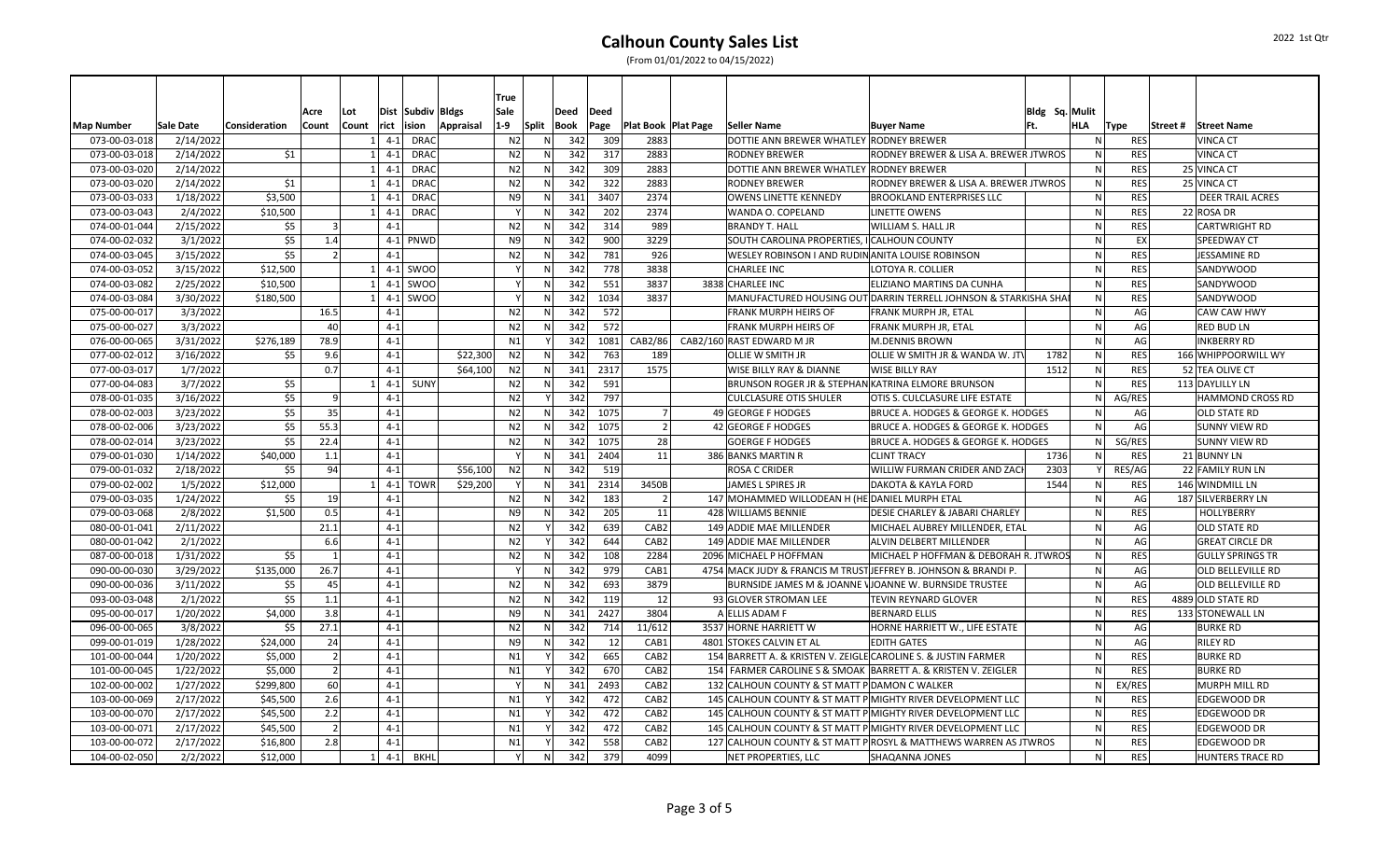### **Calhoun County Sales List** (From 01/01/2022 to 04/15/2022)

|                   |           |               | Acre          | Lot            |                        | Dist Subdiv Bldgs | True<br>Sale   |       | Deed | Deed |                              |                                                                        |                                                         | Bldg Sq. Mulit |              |            |                            |
|-------------------|-----------|---------------|---------------|----------------|------------------------|-------------------|----------------|-------|------|------|------------------------------|------------------------------------------------------------------------|---------------------------------------------------------|----------------|--------------|------------|----------------------------|
| <b>Map Number</b> | Sale Date | Consideration | Count         | Count<br>rict  | ision                  | Appraisal         | $1-9$          | Split | Book | Page | <b>Plat Book   Plat Page</b> | Seller Name                                                            | <b>Buyer Name</b>                                       | Ft.            | HLA          | Type       | Street #   Street Name     |
| 104-00-02-065     | 2/28/2022 | \$8,000       |               | $\mathbf{1}$   | $4 - 1$<br><b>BKHL</b> |                   |                | N.    | 342  | 688  | 3756                         | NET PROPERTIES, LLC                                                    | JUAN MICHEAL RIVERA                                     |                | -NI          | <b>RES</b> | LADY ASHLEY DR             |
| 104-00-02-089     | 3/4/2022  |               |               | $\overline{2}$ | $4 - 1$<br><b>BKHL</b> | \$10,200          | N <sub>2</sub> | N     | 342  | 589  | 3533                         | VICTORIA ATWOOD DICKMAN                                                | <b>EDWARD DICKMAN</b>                                   | 672            | N            | <b>RES</b> | 83 LADY ASHLEY DR          |
| 104-00-02-110     | 2/24/2022 | \$9,000       |               | $\mathbf{1}$   | $4-1$<br><b>BKHL</b>   |                   |                | N     | 342  | 658  | 3756                         | <b>MELISSA MACK</b>                                                    | CESAR FERNANDO GUTIERREZ CARRILLO & MA                  |                | N            | <b>RES</b> | 142 LADY ASHLEY DR         |
| 104-00-04-035     | 3/25/2022 | \$220,000     |               | $1\vert$       | $4-1$<br><b>PLAK</b>   |                   |                | N     | 342  | 1159 | 481                          | CALDWELL ROBERT V JR                                                   | <b>JONATHON BECK</b>                                    |                | N            | <b>RES</b> | PIONEER TR                 |
| 104-00-04-049     | 0/25/2022 | \$220,000     |               | 1 <sup>1</sup> | $4-1$<br><b>PLAK</b>   | \$90,300          |                | N     | 342  | 1159 | 481                          | CALDWELL ROBERT V JR                                                   | <b>JONATHON BECK</b>                                    | 2112           | N            | <b>RES</b> | 195 PIONEER TR             |
| 104-00-04-066     | 1/18/2022 | \$74,500      |               |                | LOWD<br>$4-1$          | \$21,500          | N <sub>6</sub> | N     | 341  | 2457 | 3733B                        |                                                                        | VANDERBUILT MORTGAGE AND DENNIS & ELIZABETH BANKS JTWRC | 1184           |              | <b>RES</b> | 721 DOODLE HILL RD         |
| 106-00-01-035     | 2/28/2022 | \$5           |               |                | $4 - 1$<br><b>HVHT</b> |                   | N <sub>2</sub> | N     | 342  | 534  | 11                           | 582 WESTERFIELD PATRICIA A & JOHIJOHN J. WESTERFIELD & APRIL W. JTWROS |                                                         |                | N            | <b>RES</b> | 146 EVERGREEN DR           |
| 106-00-04-048     | 2/28/2022 | \$5           |               | 1              | $4 - 1$<br><b>HVHT</b> | \$3,700           | N <sub>2</sub> | N     | 342  | 534  | 11                           | 582 WESTERFIELD PATRICIA A & JOHIJOHN J. WESTERFIELD & APRIL W. J1     |                                                         | 924            | N            | <b>RES</b> | 134 EVERGREEN DR           |
| 117-00-01-067     | 1/6/2022  | \$2,000       |               |                | <b>RGLK</b><br>$4 - 1$ |                   | N <sub>9</sub> | N     | 341  | 2307 | 2440                         | <b>BURKE ELAINE</b>                                                    | <b>STEPHEN BUCKMAN</b>                                  |                | N            | <b>RES</b> | <b>RIDGELAKE CR</b>        |
| 117-00-01-105     | 3/7/2022  | \$5           | 3.5           |                | $4 - 1$                | \$119,800         | N <sub>2</sub> | N     | 342  | 582  | CAB1                         | 4472 BEALE-CRIBBS FRANCES & DENIS DENISE BEALE                         |                                                         | 2192           | $\mathsf{N}$ | <b>RES</b> | 1386 CALHOUN RD            |
| 117-00-02-012     | 3/17/2022 |               | 0.2           |                | $4 - 1$                | \$79,600          | N <sub>2</sub> | N     | 342  | 784  | 9                            | 110 EARTHA LARRYMORE                                                   | <b>JACQUELINE REEDER</b>                                | 1140           | N            | <b>RES</b> | 72 TAYLOR ST               |
| 118-09-03-003     | 1/4/2022  | \$700,675     |               | 3              | $2 - 1$                | \$75,700          |                | N     | 341  | 2309 | CAB <sub>2</sub>             | 126 TABSHAW INC                                                        | CP ST. MATTHEWS, LLC                                    | 2256           | N.           | COMM       | 923 BRIDGE ST              |
| 118-09-08-011     | 1/18/2022 | \$158,000     |               | 3 <sup>1</sup> | $2 - 1$                | \$67,900          |                | N     | 341  | 2418 | CAB <sub>1</sub>             | 4942 KATHY J. WISE                                                     | MATTHEW CLARK FENDER                                    | 1456           | ${\sf N}$    | <b>RES</b> | 105 HERLONG ST             |
| 118-10-09-023     | 1/28/2022 | \$60,000      |               | $1 \ 2 - 1$    |                        | \$48,300          |                | N     | 342  | 134  | 9                            | 93 PATRICIA Z. ARANT                                                   | ALLISON C. LOOPER                                       | 928            | N            | <b>RES</b> | 203 CATAWABA               |
| 118-11-02-001     | 3/23/2022 | \$84,950      |               | 2              | $2 - 1$                | \$89,400          |                | N     | 342  | 871  | 8/149                        | 4003A TANIA M. HOUCK PR                                                | <b>MARVIN RIDGE LLC</b>                                 | 1913           | N            | <b>RES</b> | 307 MILL ST                |
| 118-13-06-010     | 4/4/2022  | \$5           |               |                | $2 - 1$                | \$9,900           | N <sub>2</sub> | N     | 342  | 1105 | CAB1                         | 5367 ARTIE BULL SR                                                     | <b>ISSAC FREDERICK JR</b>                               | 520            | N            | <b>RES</b> | 116 SAMUELS TR             |
| 118-14-08-017     | 1/27/2022 |               |               | $1\vert$       | $2 - 1$<br><b>TUCK</b> | \$31,700          | N <sub>2</sub> | N     | 342  | 75   | 9                            | 493 BARTLEY EVERLEANER                                                 | <b>STELLER GARNER</b>                                   | 1000           | N            | <b>RES</b> | 103 TUCKER MILL            |
| 118-15-08-017     | 2/14/2022 | \$2,000       |               | $\mathbf{1}$   | $2 - 1$                |                   | N <sub>9</sub> | N     | 342  | 303  | $\overline{4}$               | 114 WEBBER CLEMMIE E ET AL                                             | <b>KEYSHA FIELDS</b>                                    |                | N            | <b>RES</b> | <b>CALHOUN RD</b>          |
| 118-15-08-021     | 1/10/2022 | \$800         |               | $1\vert$       | $2 - 1$                |                   | N9             | N     | 341  | 2354 | $\overline{4}$               | 114 WEBBER CLEMMIE E ET AL                                             | SODA CITY HOLDINGS LLC                                  |                | ${\sf N}$    | <b>RES</b> | <b>FLAGLER CR</b>          |
| 118-15-08-034     | 2/7/2022  | \$9,500       |               | $1\vert$       | $2 - 1$                | \$26.200          | N <sub>9</sub> | N     | 342  | 207  | $\overline{2}$               | 126 MILES LYDIA B                                                      | <b>HANDY MILES SR</b>                                   | 999            | N            | <b>RES</b> | 120 UPPER MULLER ST        |
| 118-15-10-006     | 3/29/2022 | \$115,000     |               | 1 <sup>1</sup> | $2 - 1$                | \$94,400          |                | N     | 342  | 1024 | 2210                         | CPM FEDERAL CREDIT UNION                                               | TOWN OF ST. MATTHEWS                                    | 1678           | N            | <b>RES</b> | 606 F R HUFF DR            |
| 119-16-01-002     | 3/17/2022 | \$214,000     |               | $1\vert$       | $2 - 1$<br><b>LEWS</b> | \$113,300         |                | N     | 342  | 800  | 10                           | 1000 MURPHY CHARLES THOMAS                                             | AMY HODGE RAMSEY                                        | 2022           | N            | <b>RES</b> | 207 RUCKER DR              |
| 120-00-02-024     | 2/23/2022 | \$300,000     | 2.3           |                | $4 - 1$                |                   | N <sub>2</sub> | N     | 342  | 419  | 1719                         | FAIREY JOSEPH K III                                                    | JOSEPH KOGER FAIREY IV & ADALINE ROBERTS                |                | N            | AG         | <b>ST MATTHEWS RD</b>      |
| 120-00-02-025     | 2/23/2022 | \$300,000     | 4.4           |                | $4 - 1$                | \$262,900         | N <sub>2</sub> | N     | 342  | 419  | 1719                         | <b>FAIREY JOSEPH K III</b>                                             | JOSEPH KOGER FAIREY IV & ADALIN                         | 3393           | N            | <b>RES</b> | 445 ST MATTHEWS RD         |
| 121-00-03-084     | 2/16/2022 | \$5           | 20.7          |                | $4 - 1$                |                   | N <sub>2</sub> | N     | 342  | 355  | 3489A                        | <b>DEWITT ERISH</b>                                                    | PAULA H. HAIR, RICHARD B. BLAIR JR., & REBE             |                | N            | AG         | ST MATTHEWS RD             |
| 121-00-02-033     | 4/7/2022  | \$407,000     | 125.2         |                | $4 - 1$                |                   |                |       | 342  | 1207 | CAB1                         | 4864 LYONS MICHELLE D                                                  | PELLONI FARM, LLC                                       |                |              | AG         | 286 SHRIKE RD              |
| 127-00-01-014     | 1/6/2022  | \$120,000     |               |                | $4 - 1$                | \$95,400          |                | N     | 341  | 2379 | 822                          | <b>HEATLEY REBECCA</b>                                                 | <b>RONALD SPIGNER</b>                                   | 1742           | $\mathsf{N}$ | <b>RES</b> | 6758 OLD STATE RD          |
| 128-00-00-004     | 2/11/2022 | \$5           |               | 55.1           | $4 - 1$                | \$47,900          | N2             |       | 342  | 330  | CAB <sub>2</sub>             | 134 SIKES ROBERT WESLEY SR                                             | <b>WILLIAM SCOTT SIKES</b>                              | 4682           | N            | AG/RES     | 96 COUNTRY CLUB RD         |
| 128-00-00-055     | 2/11/2022 | \$5           |               | 81.1           | $4 - 1$                |                   | N <sub>2</sub> |       | 342  | 326  | CAB <sub>2</sub>             | 134 SIKES ROBERT WESLEY SR                                             | <b>SIKES ROBERT WESLEY JR</b>                           |                | ΝI           | AG/RES     | <b>SIKES RD</b>            |
| 130-03-06-012     | 3/31/2022 | \$31,000      |               | $1\vert$       | $2 - 1$                | \$38,800          |                | N     | 342  | 1100 | CAB1                         | 5496 MARY E. WEAVER                                                    | <b>ASHLEY STOWE</b>                                     | 1030           | $\mathsf{N}$ | <b>RES</b> | 215 OLD CALHOUN AVE        |
| 130-03-08-007     | 1/25/2022 | \$6,000       |               | <sup>1</sup>   | $2 - 1$                | \$84,800          | N9             | N     | 341  | 2476 |                              | WEATHERFORD BOBBY C JR                                                 | <b>COREY C. PENDERGRASS</b>                             | 2668           | N            | <b>RES</b> | 2008 BRIDGE ST             |
| 130-03-08-016     | 3/18/2022 | \$190,000     |               | $1\vert$       | $2 - 1$                | \$38,300          |                | N     | 342  | 804  | CAB1                         | 5481 HCEG, LLC                                                         | WILSON E SMOAK JR. & ANN SMOA                           | 2453           | $\mathsf{N}$ | <b>RES</b> | 301 DANZLER ST             |
| 131-04-05-007     | 2/14/2022 | \$2,100       |               | 11             | $2 - 1$                | \$13,300          | N <sub>9</sub> | N     | 342  | 299  |                              | SMITH EDWARD LEE HEIRS OF                                              | <b>CALHOUN PROPERTY LLC</b>                             | 1057           | N            | <b>RES</b> | 183 TAYLOR ST              |
| 134-00-00-007     | 3/22/2022 | \$5           | 19.5          |                | $4 - 1$                |                   | N <sub>2</sub> | N     | 342  | 935  | 12                           | 207 HARRIS TERRY L & KATHLEEN J JT HARRIS TERRY L                      |                                                         |                | N            | <b>RES</b> | FORT MOTTE RD              |
| 139-00-00-053     | 2/4/2022  | \$2,000       |               |                | $4 - 1$                |                   | N <sub>9</sub> |       | 342  | 181  | 11                           | 121 MITCHELL WELDON                                                    | JAMES H CRIM & PATRICIA H.                              |                |              | <b>RES</b> | RIVER BIRCH CT             |
| 143-00-00-012     | 4/1/2022  | \$48,500      | 19            |                | $4 - 1$                |                   |                | N     | 342  | 1113 | 19                           | STALLWORTH, HENRY W                                                    | <b>WALTER D WHETSTONE III</b>                           |                |              | AG         | <b>COLONEL THOMSON HWY</b> |
| 151-00-00-018     | 1/10/2022 | \$78,300      | 28.5          |                | $4 - 1$                |                   |                | N     | 341  | 2374 | $\overline{4}$               | 8 PERROW SARAH B TRUSTEE LOU DOTHAN TREES LLC                          |                                                         |                | N            | AG         | MOUNT LEBANON RD           |
| 151-00-00-028     | 3/1/2022  | \$5           |               |                | $1$ 1-1 SUMM           |                   | N <sub>2</sub> | N     | 342  | 524  | 2704                         | <b>IRVING TRESSLYN</b>                                                 | BRYANT & KELVIN LEGREE JTWROS                           |                | N            | <b>RES</b> | <b>PECAN ST</b>            |
| 151-00-00-030     | 3/1/2022  | \$5           |               |                | $1$ 1-1 SUMM           |                   | N <sub>2</sub> | N     | 342  | 527  | 2704                         | <b>IRVING TRESSLYN</b>                                                 | <b>BRYANT &amp; KELVIN LEGREE JTWROS</b>                |                | N            | <b>RES</b> | <b>PECAN ST</b>            |
| 155-00-00-009     | 3/28/2022 | \$445,000     | 3.6           |                | $4 - 1$                | \$193,900         |                | N     | 342  | 1016 |                              | MCKEOWEN AARON WESLEY &                                                | LBENJAMIN COLBY JEFFORDS                                | 3336           | N            | <b>RES</b> | 8896 OLD STATE RD          |
| 157-03-00-011     | 3/30/2022 |               |               | 11             | $1 - 1$                |                   | N <sub>2</sub> | N.    | 342  | 982  |                              | <b>GODWIN LINDA H</b>                                                  | LYNN G WILLIAMS & JOHN LLOYD GODWIN                     |                | N            | <b>RES</b> | OLD STATE RD               |
| 161-00-00-015     | 2/3/2022  | \$5           | $\mathcal{P}$ |                | $4-1$                  | \$158,900         | N <sub>2</sub> | N     | 342  | 459  | $\overline{2}$               | PERROW MOSS H                                                          | MOSS H. PERROW JR & ANSEL DRAK                          | 2484           | $\mathsf{N}$ | <b>RES</b> | 1609 OLD NUMBER SIX HWY    |
| 162-00-00-010     | 2/11/2022 | \$850,000     | 95.2          |                | $4 - 1$                | \$181,900         |                | N     | 342  | 286  | CAB1                         | 4617 WIGGINS SUZANNE M                                                 | WILLIAM T. SALISBURY JR & WILLIA                        | 1920           | N            | AG/RES     | 1065 OLD NUMBER SIX HWY    |
| 167-00-00-049     | 2/4/2022  | \$500         | 0.25          |                | $4 - 1$                |                   | N <sub>9</sub> | N     | 342  | 179  |                              | PALMA MARISA CHAVER & ORTI MARQUEZ CLAXTON                             |                                                         |                | N            | <b>RES</b> | FORT MOTTE RD              |